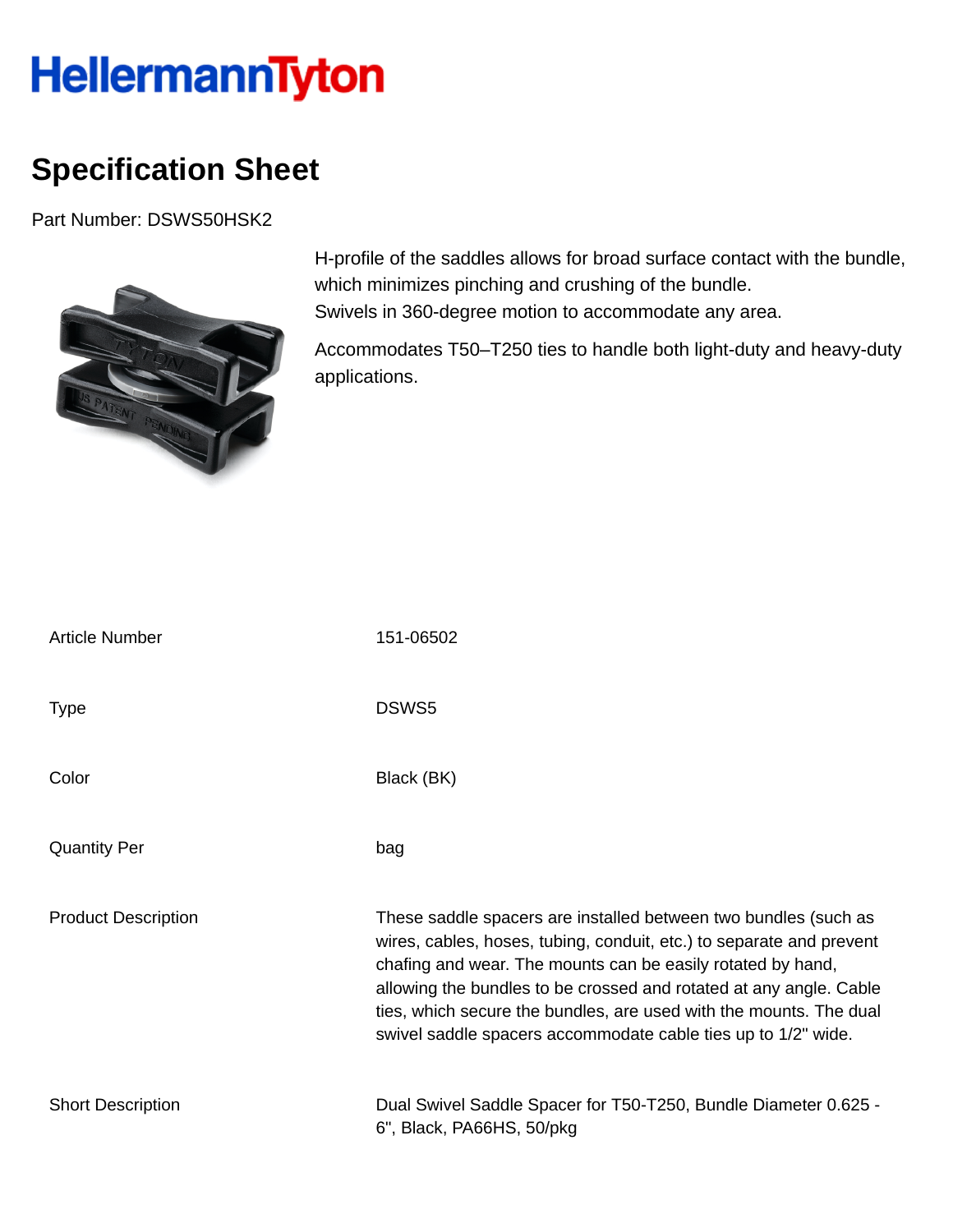| Length L (Imperial)                   | 1.60       |
|---------------------------------------|------------|
| Length L (Metric)                     | 40.6       |
| Width W (Imperial)                    | 1.0        |
| Width W (Metric)                      | 25.4       |
| <b>Bundle Diameter Min (Imperial)</b> | 0.7        |
| <b>Bundle Diameter Min (Metric)</b>   | 16.0       |
| <b>Bundle Diameter Max (Imperial)</b> | 6.0        |
| <b>Bundle Diameter Max (Metric)</b>   | 152.0      |
| <b>Cable Ties</b>                     | T50 - T250 |
| Height H (Imperial)                   | 0.9        |
| Height H (Metric)                     | 23.6       |
| Cable Tie Width Max (Imperial)        | 0.5        |
| Cable Tie Width Max (Metric)          | 12.7       |